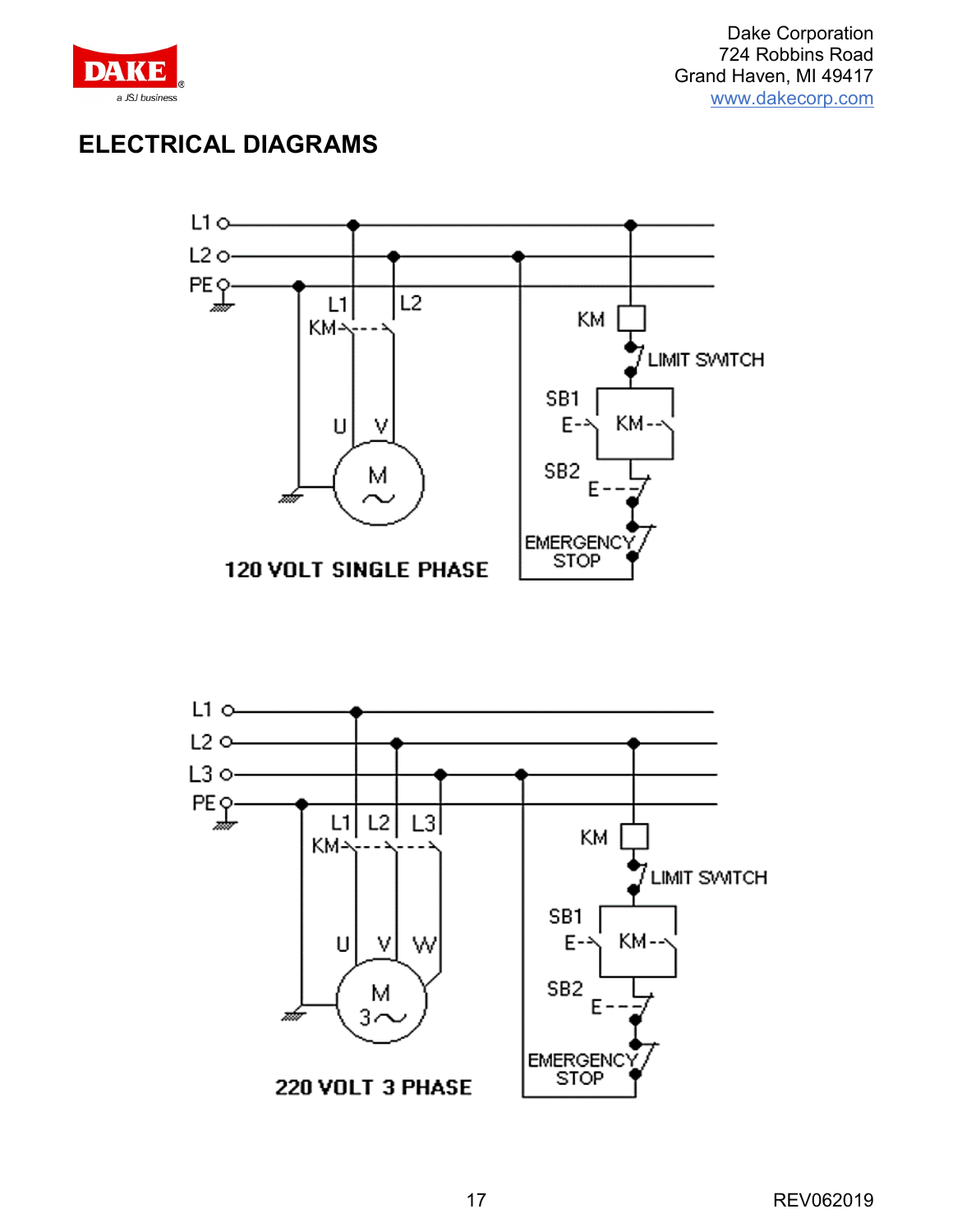

## **EXPLODED VIEWS & PART LISTS**

**TB-16 & SB-16:**

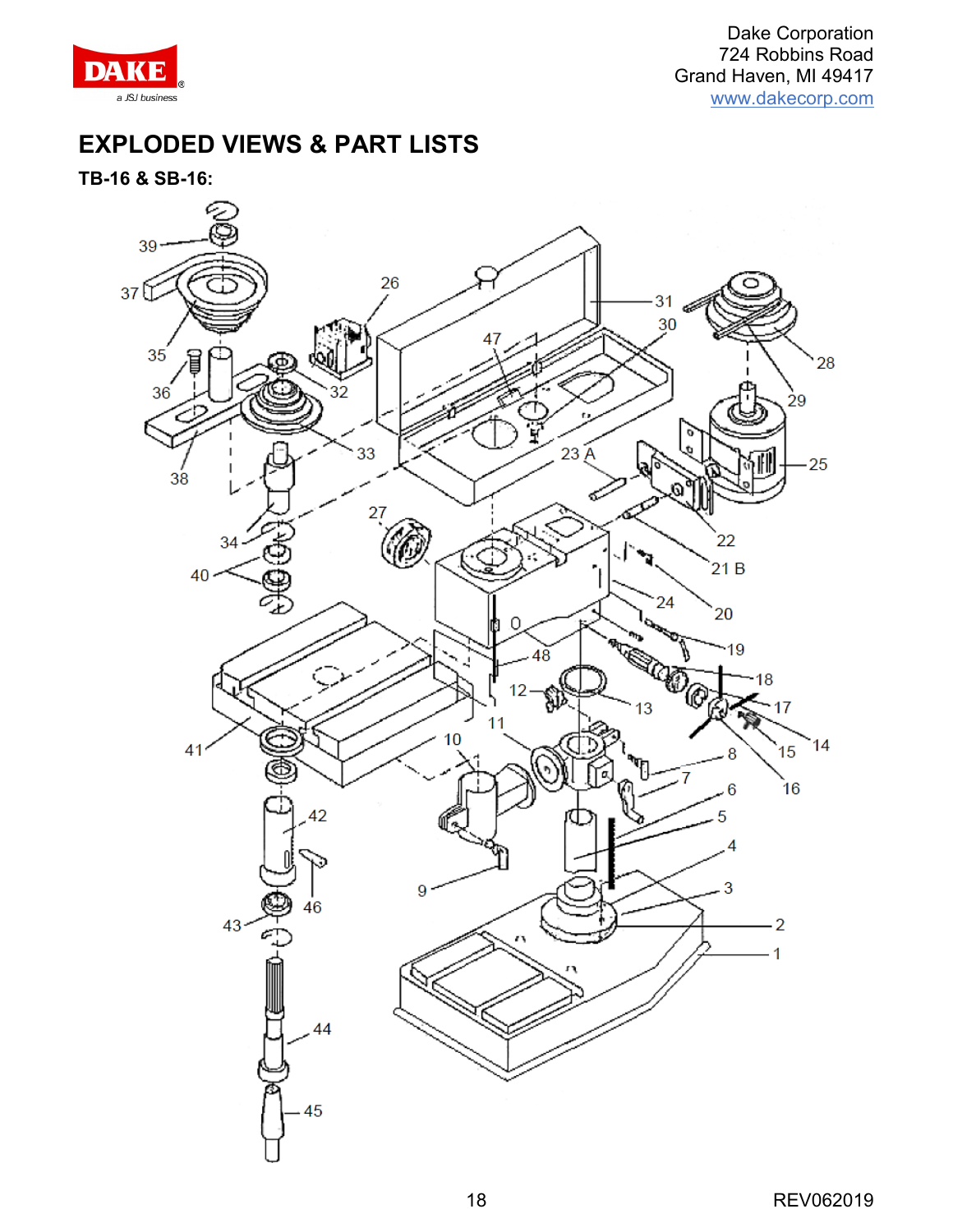

#### **TB-16 & SB-16:**

|                | <b>Part Description</b>   | <b>Model Number:</b> |              |
|----------------|---------------------------|----------------------|--------------|
| Item No.       |                           | <b>TB-16</b>         | <b>SB-16</b> |
| 1              | <b>Base</b>               | 301002               | 301001       |
| $\overline{2}$ | Flange                    | 301003               | 301004       |
| 3              | Spring Washer (4x)        | 13mm                 | 13mm         |
| $\overline{4}$ | Screw (M13 x 16mm L)      | 300999               | 300999       |
| 5              | Column                    | 301005               | 301006       |
| 6              | Rack                      | 301007               | 301007       |
| $\overline{7}$ | Handle                    | 301008               | 301008       |
| 8              | <b>Clamp Bolt</b>         | 301009               | 301009       |
| 9              | <b>Clamp Bolt</b>         | 301010               | 301010       |
| 10             | <b>Table Arm</b>          | 301011               | 301011       |
| 11             | <b>Table Bracket</b>      | 301012               | 301012       |
| 12             | Worm                      | 301056               | 301056       |
| 13             | Collar                    | 301013               | 301013       |
| 14             | Feed Handle (3x)          | 301014               | 301014       |
| 15             | <b>Lock Handle</b>        | 301070               | 301070       |
| 15A            | <b>Lock Screw</b>         | 302818               | 302818       |
| 16             | <b>Feed Head</b>          | 301016               | 301016       |
| 17             | <b>Spindle Scale</b>      | 301017               | 301017       |
| 18             | <b>Feed Shaft</b>         | 301018               | 301018       |
| 19             | <b>Belt Adjust Handle</b> | 301019               | 301019       |
| 20             | Wing Bolt (M10 x 35mm L)  | 301077               | 301077       |
| 21             | $Read - B$                | 301022               | 301022       |
| 22             | <b>Motor Plate</b>        | 301021               | 301021       |
| 23             | $Read - A$                | 301020               | 301020       |
| 24             | Head                      | 301023               | 301023       |
| 25             | Motor                     | 300993               | 300993       |
| 26             | Switch                    | 301024               | 301024       |
| 27             | Spring & Cap Base         | 301025               | 301025       |
| 28             | <b>Motor Pulley</b>       | 301026               | 301026       |
| 29             | Belt A28                  | 301027               | 301027       |
| 30             | Screw (4x)                | 300998               | 300998       |
| 31             | <b>Pulley Cover</b>       | 301028               | 301028       |
| 32             | <b>Insert Pulley Nut</b>  | 301029               | 301029       |
| 33             | <b>Spindle Pully</b>      | 301030               | 301030       |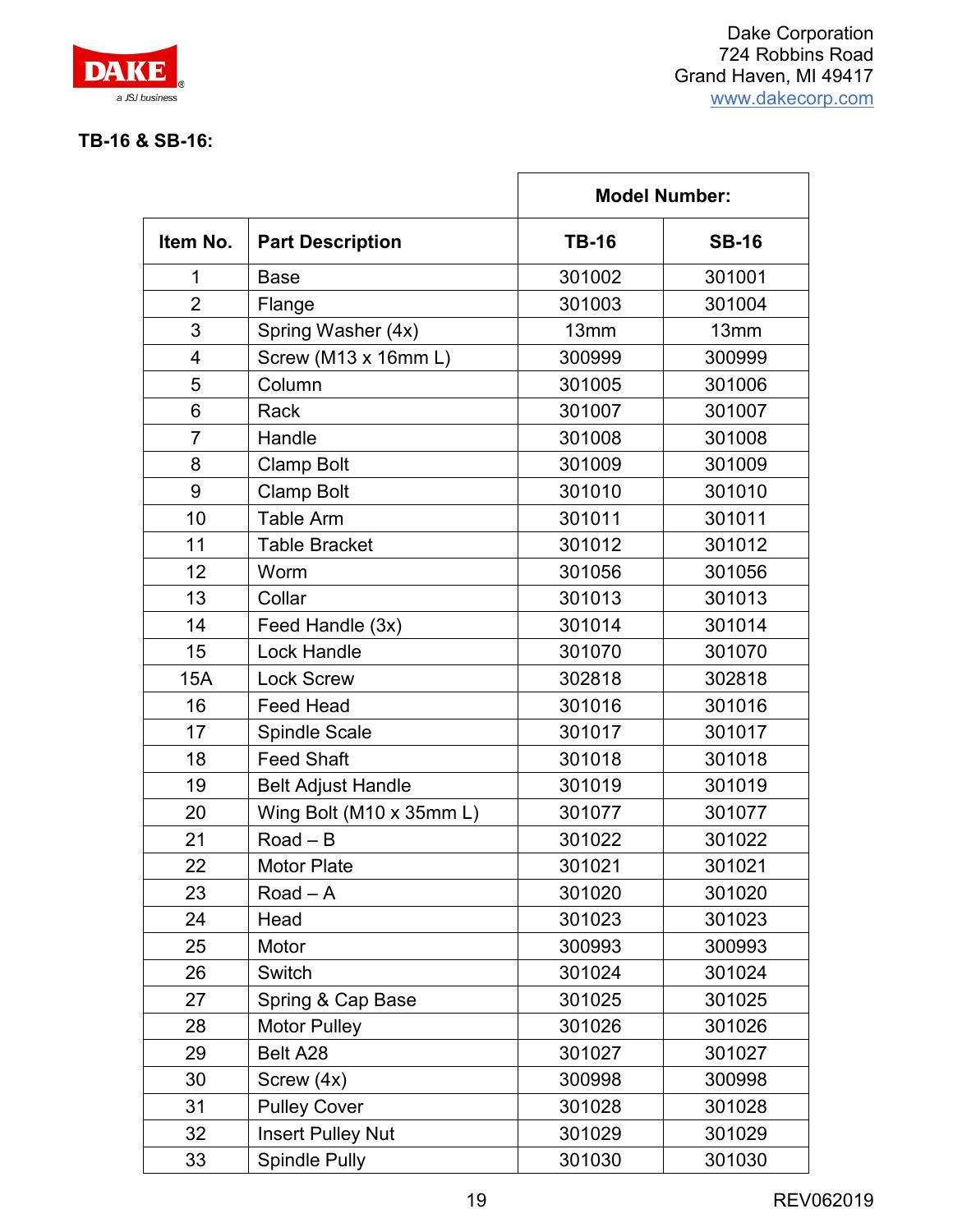

|          |                                    | <b>Model Number:</b> |              |
|----------|------------------------------------|----------------------|--------------|
| Item No. | <b>Part Description</b>            | <b>TB-16</b>         | <b>SB-16</b> |
| 34       | <b>Insert Pulley Shaft</b>         | 301031               | 301031       |
| 35       | <b>Middle Pulley</b>               | 301032               | 301032       |
| 36       | Screw & Spring (2x)                | 301033               | 301033       |
| 37       | Belt A23                           | 301093               | 301093       |
| 38       | <b>Middle Pulley Shaft</b>         | 301034               | 301034       |
| 39       | Bearing 6203Z                      | 300987               | 300987       |
| 40       | Bearing 6203Z                      | 300987               | 300987       |
| 41       | Table                              | 301035               | 301035       |
| 42       | Quill (1.85")                      | 301036               | 301036       |
| 43       | Bearing 6003Z                      | 300988               | 300988       |
| 44       | Spindle                            | 301037               | 301037       |
| 45       | Arbor                              | 301038               | 301038       |
| 46       | Wedge                              | 301039               | 301039       |
| 47       | <b>Belt Cover Interlock Switch</b> | 300992               | 300992       |
| 48       | <b>Plexiglass Chuck Guard</b>      | 300997               | 300997       |
| N/A      | Chuck (13mm)                       | 301870               | 301870       |
| N/A      | Key (13mm)                         | 301968               | 301968       |

*Please contact factory for current prices.*

# **ORDERING INFORMATION**

Parts are available for direct purchase from Dake or through a distributor. When placing a parts order, you will need to provide the part number, name of part, and model number. All parts shipped F.O.B. Factory in Grand Haven, MI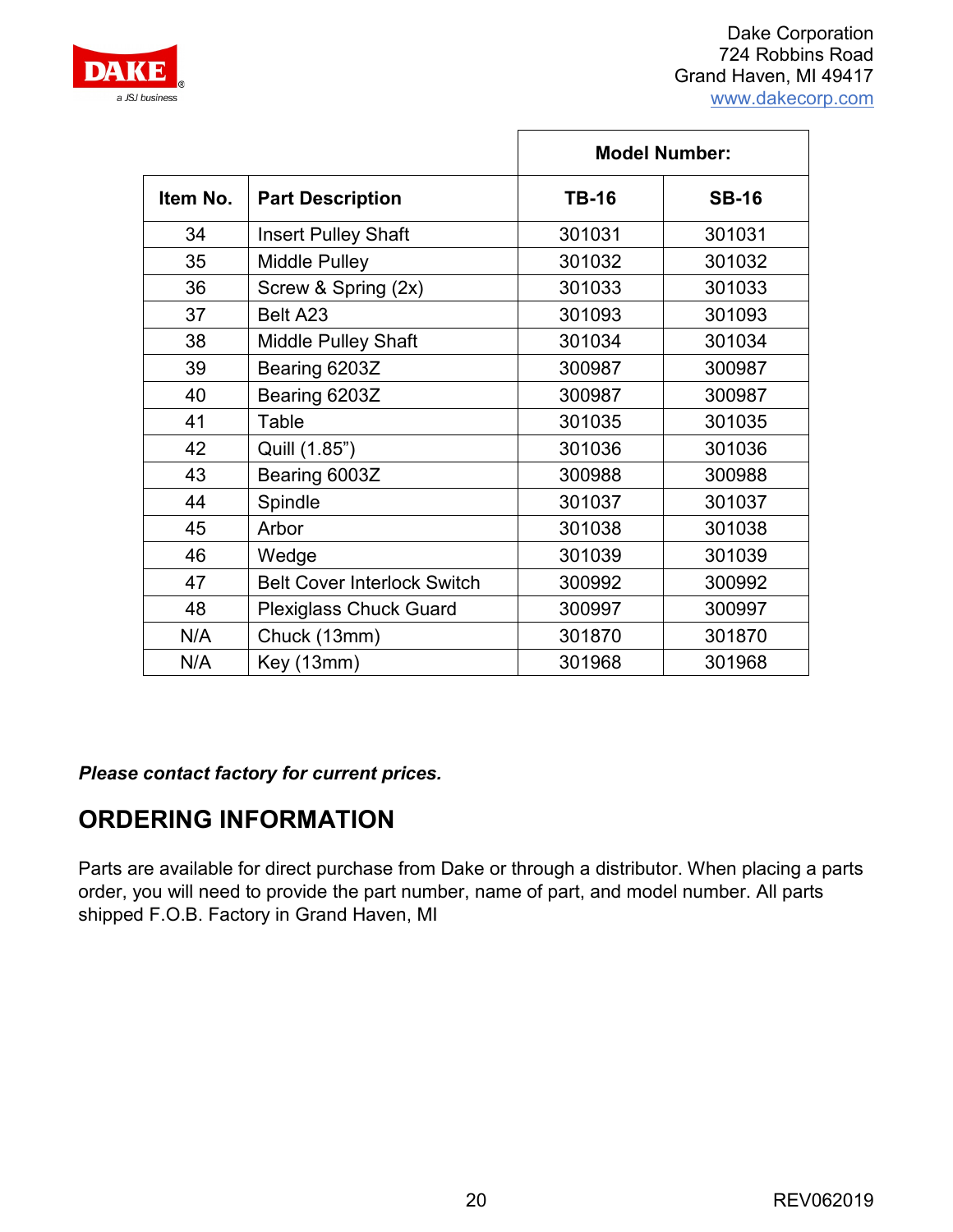**SB-25 & SB-32:**

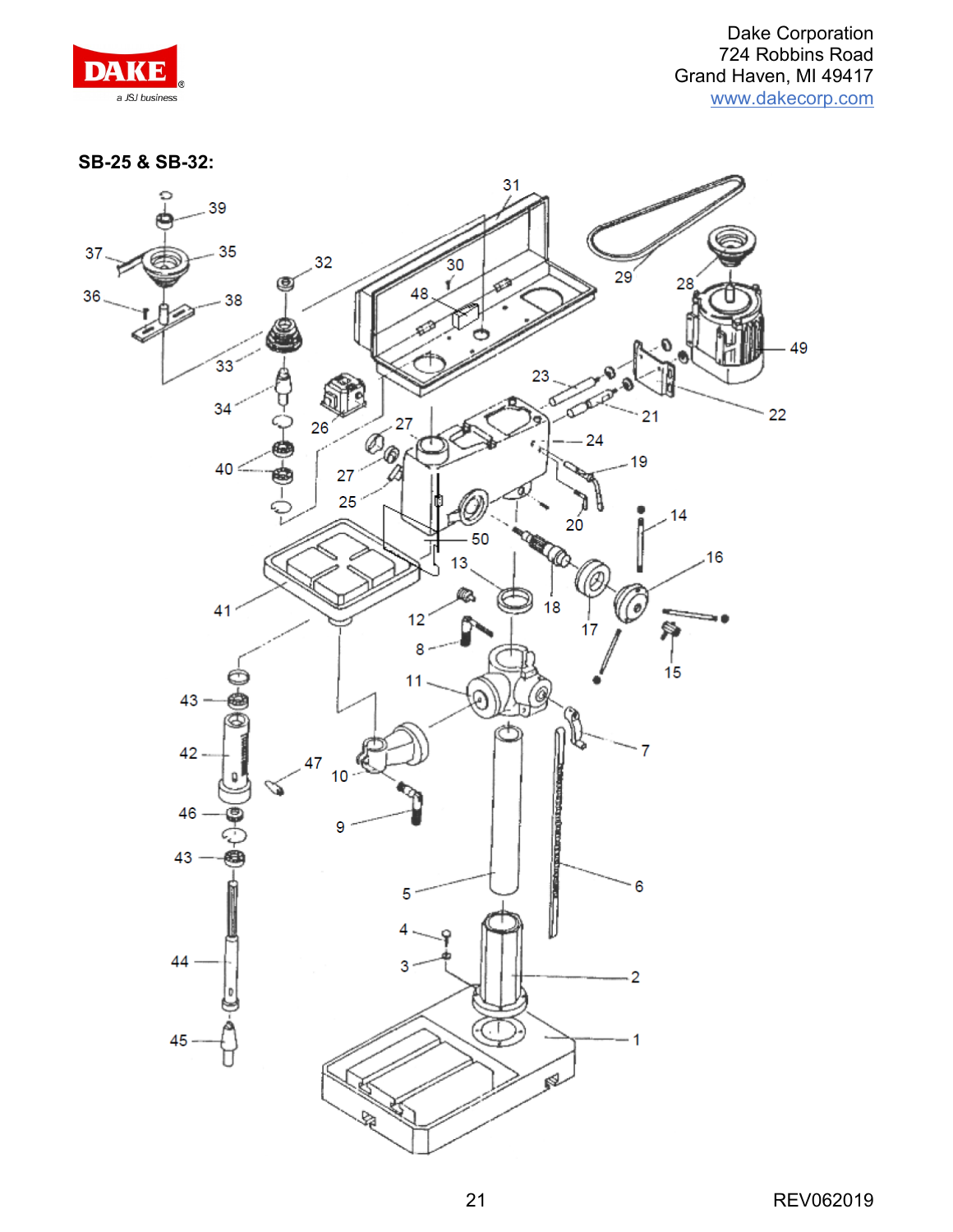

#### **SB-25 & SB-32:**

|                |                           | <b>Model Number:</b> |              |
|----------------|---------------------------|----------------------|--------------|
| Item No.       | <b>Part Description</b>   | <b>SB-25</b>         | <b>SB-32</b> |
| 1              | <b>Base</b>               | 301040               | 301041       |
| $\overline{2}$ | Flange                    | 301042               | 301043       |
| 3              | Spring Washer (4x)        | 13mm                 | 13mm         |
| 4              | Screw (M13 x 16mm L)      | 300999               | 300999       |
| 5              | Column                    | 301044               | 301045       |
| 6              | Rack                      | 301047               | 301046       |
| $\overline{7}$ | Handle                    | 301048               | 301048       |
| 8              | <b>Clamp Bolt</b>         | 301049               | 301049       |
| 9              | <b>Clamp Bolt</b>         | 301051               | 301051       |
| 10             | <b>Table Arm</b>          | 301052               | 301053       |
| 11             | <b>Table Bracket</b>      | 301055               | 301054       |
| 12             | Worm                      | 301056               | 301056       |
| 13             | Collar                    | 301057               | 301058       |
| 14             | Feed Handle (3x)          | 301059               | 301059       |
| 15             | <b>Lock Handle</b>        | 301070               | 301070       |
| 15A            | <b>Lock Screw</b>         | 302818               | 302818       |
| 16             | <b>Feed Head</b>          | 301069               | 301069       |
| 17             | <b>Spindle Scale</b>      | 301071               | 301072       |
| 18             | <b>Feed Shaft</b>         | 301073               | 301074       |
| 19             | <b>Belt Adjust Handle</b> | 301075               | 301076       |
| 20             | <b>Wing Bolt</b>          | 301077               | 301078       |
| 21             | Road $-$ A                | 301079               | 301080       |
| 22             | <b>Motor Plate</b>        | 301081               | 301081       |
| 23             | Road $-$ B                | 301082               | 301083       |
| 24             | Head                      | 301060               | 301084       |
| 25             | <b>Spring Base</b>        | N/A                  | N/A          |
| 26             | Switch                    | 301061               | 301062       |
| 27             | Spring & Cap              | 301063               | 301064       |
| 28             | <b>Motor Pulley</b>       | 301065               | 301065       |
| 29             | <b>Belt</b>               | 301066               | 301066       |
| 30             | Screw (4x)                | 300998               | 300998       |
| 31             | <b>Pulley Cover</b>       | 301067               | 301068       |
| 32             | <b>Insert Pulley Nut</b>  | 301085               | 301086       |